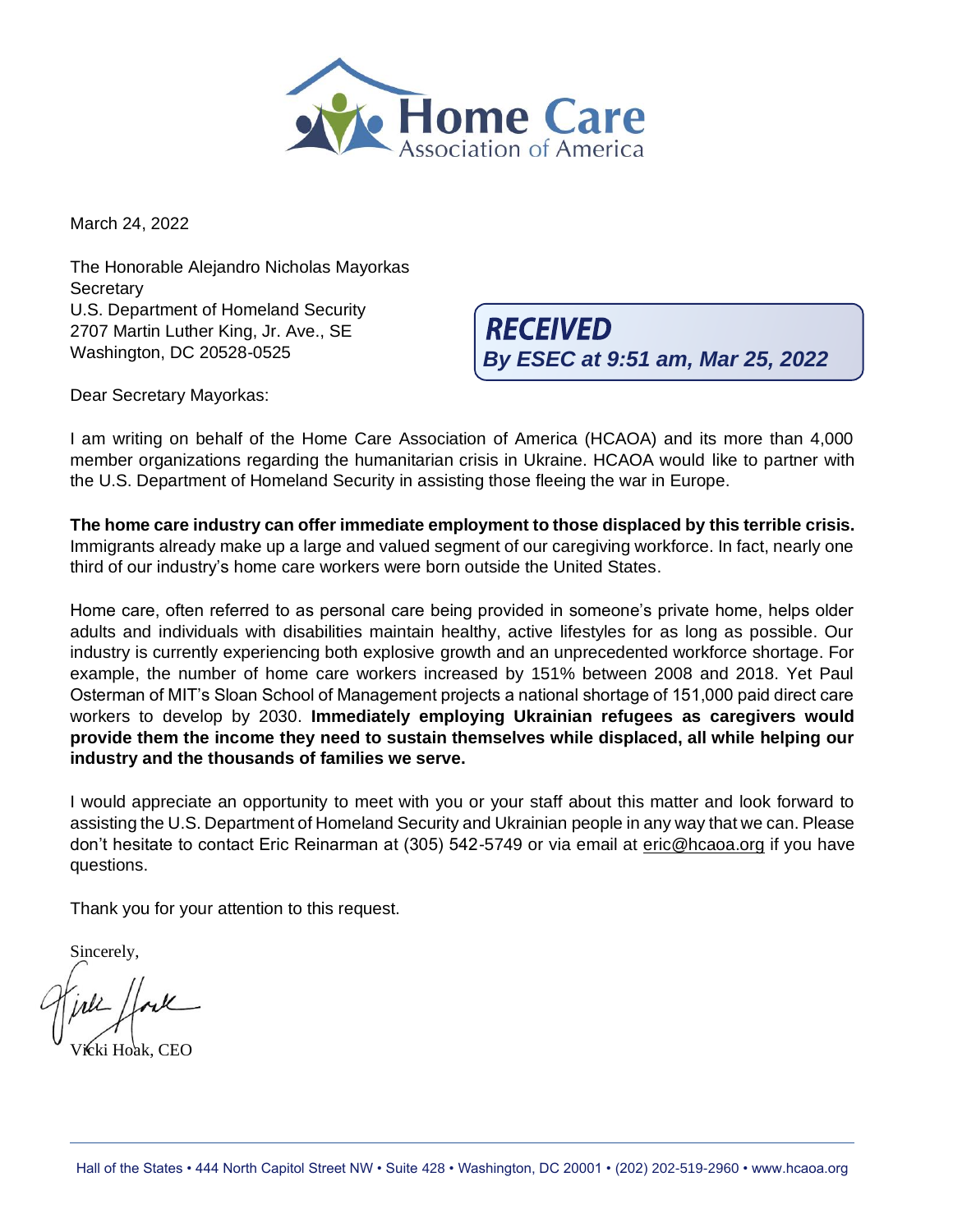**U.S. Department of Homeland Security** U.S. Citizenship and Immigration Services Office of the Director (MS 2000) Camp Springs, MD 20588-0009



April 12, 2022

Ms. Vicki Hoak CEO Home Care Association of America 444 North Capitol St., NW, Suite 428 Washington, DC 20001

Dear Ms. Hoak:

 Thank you for your March 24, 2022, letter to the Department of Homeland Security (DHS). Secretary Mayorkas asked that I respond on his behalf.

 We are heartened by letters from individuals like yourself who demonstrate a generous spirit towards Ukrainians, refugees, and other vulnerable immigrants who seek protection in our country. U.S. Citizenship and Immigration Services is committed to efficiently processing the various immigration benefits available to Ukrainian nationals, including employment authorization applications for those individuals who have proof of work eligibility. Employers like Home Care Association of America may confidently hire them once they receive this authorization. We are also aware that the Embassy of Ukraine has launched efforts to match Ukrainians in the United States with housing and employment opportunities, if you wish to contact them for more information about their efforts. The Embassy's general contact number is (202) 322-2616.

For more information about efforts that DHS is undertaking to assist Ukrainians seeking safety from the conflict in Ukraine, please see the DHS Fact Sheet, "DHS Efforts to Assist Ukrainian Nationals," which DHS will update periodically.<sup>1</sup>

Thank you again for your letter and interest and willingness to help. Should you require any additional assistance, please do not hesitate to contact me.

<sup>1</sup> https://www.dhs.gov/sites/default/files/2022- 03/Fact%20Sheet%20on%20DHS%20Efforts%20to%20Assist%20Ukrainian%20Nationals\_1.pdf